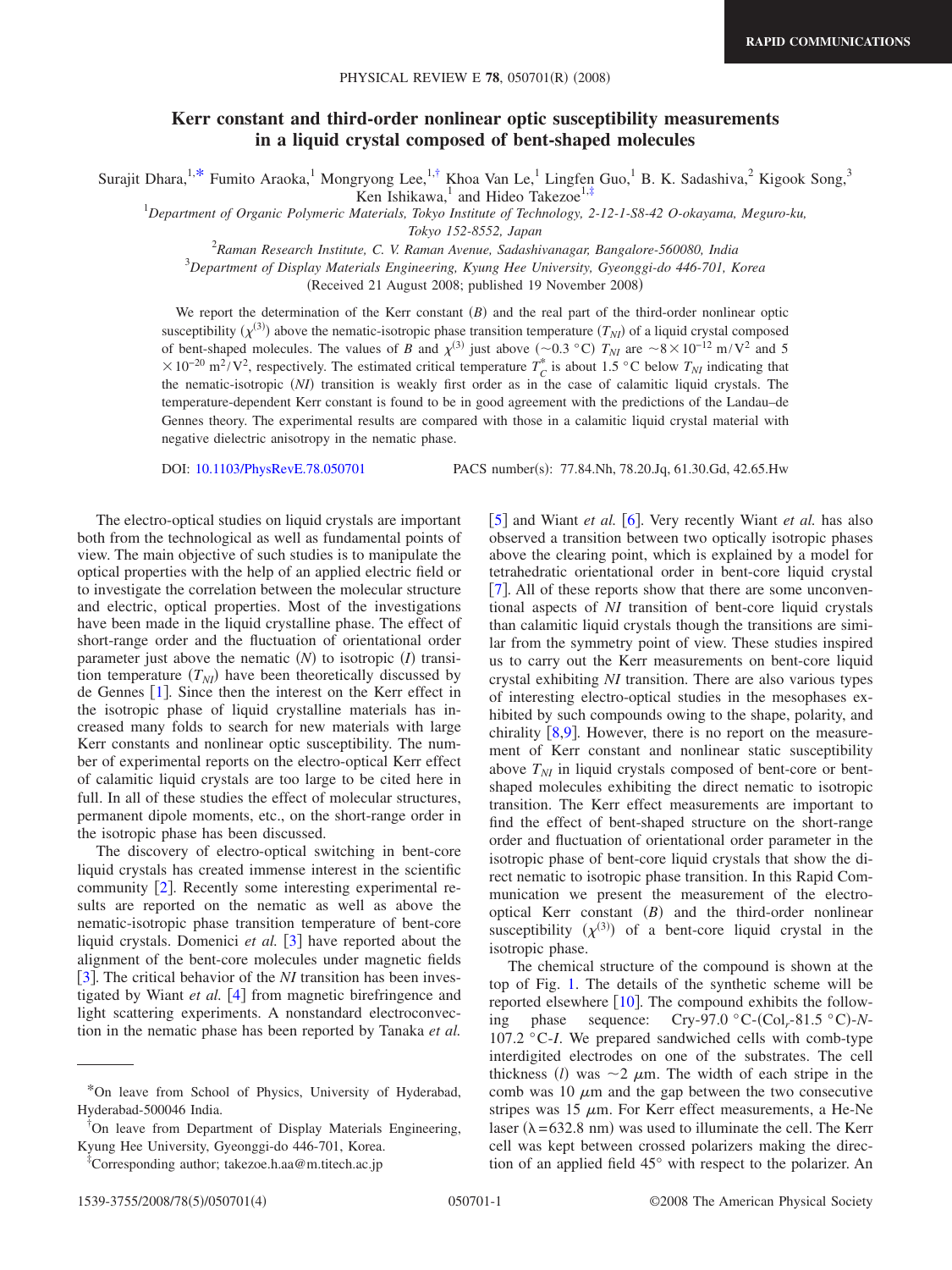<span id="page-1-0"></span>

FIG. 1. Transmitted intensity of the modulated signal  $(I_{ac})$  as a function of square of the applied field measured at a frequency 2 kHz. The solid line is the best fit obtained from a least-meansquares method. The sample used is also shown at the top of the figure.

ac high field of a frequency *f* =1 kHz was applied to the cell. The introduction of a  $\lambda$ /4 plate between the analyzer and the cell enables us a linear detection of the modulated ac component of the transmittance  $(I_{ac})$  due to the electric-fieldinduced birefringence  $(\Delta n)$  in the sample. The secondharmonic component  $(2f=2 \text{ kHz})$  of the transmitted intensity was amplified by a lock-in amplifier. The dc component was measured with a digital multimeter. The induced optical phase difference  $\delta$  was estimated by using the relation  $\lceil 11 \rceil$  $\lceil 11 \rceil$  $\lceil 11 \rceil$ 

$$
\delta = \frac{2\pi l \Delta n}{\lambda} = \frac{I_{ac}}{I_{dc}}.\tag{1}
$$

<span id="page-1-3"></span>According to the Kerr law,  $\Delta n$  is given by

$$
\Delta n = B\lambda E^2,\tag{2}
$$

<span id="page-1-1"></span>where  $B$  is the Kerr constant. Since nonvanishing elements of a static third-order nonlinear susceptibility tensor  $\chi^{(3)}$  in the present system are  $\chi_{1111}^{(3)}$ ,  $\chi_{1122}^{(3)}$ ,  $\chi_{1212}^{(3)}$ , and  $\chi_{1221}^{(3)}$ , where  $\chi_{1111}^{(3)} = \chi_{1122}^{(3)} + \chi_{1212}^{(3)} + \chi_{1221}^{(3)}$ ,  $\Delta n$  at a static field  $E(0)$  is given by  $\lfloor 12 \rfloor$  $\lfloor 12 \rfloor$  $\lfloor 12 \rfloor$ 

$$
\Delta n = (24\pi/n)[\chi_{1212}^{(3)}(\omega_1, -\omega_1, 0, 0) + \chi_{1221}^{(3)}(\omega_1, -\omega_1, 0, 0)]E^2(0),
$$
\n(3)

<span id="page-1-2"></span>where  $n$  is the refractive index of the sample. Using Eqs.  $(2)$  $(2)$  $(2)$ and  $(3)$  $(3)$  $(3)$  the Kerr constant can be written as

## **DHARA** et al. **2008** 2008) **PHYSICAL REVIEW E 78**, 050701(R) (2008)

$$
B = (24\pi/n\lambda) [\chi_{1212}^{(3)}(\omega_1, -\omega_1, 0, 0) + \chi_{1221}^{(3)}(\omega_1, -\omega_1, 0, 0)].
$$
\n(4)

By applying the Kleinman symmetry  $[13]$  $[13]$  $[13]$  due to the experimental far resonance condition in the isotropic medium we can write

$$
\chi_{1212}^{(3)} = \chi_{1221}^{(3)} \equiv \chi^{(3)}.\tag{5}
$$

Thus the nonlinear susceptibility can be estimated by

$$
B = (48\pi/n\lambda)\chi^{(3)}.
$$
 (6)

The refractive index of the compound in the isotropic phase was measured as a function of temperature by using interference fringes of the reflected light from empty and filled cells. Using the experimental values of *B* and *n* we calculated  $\chi^{(3)}$ at various temperatures above  $T_{NI}$ .

In order to confirm the appropriateness of using  $2$ - $\mu$ m-thick cells, first we measured the modulated ac transmitted intensity from different cell thicknesses of a standard compound 5CB. It was found that at a fixed temperature the intensity scarcely depended on the cell thickness despite that the linear dependence is expected by Eq.  $(1)$  $(1)$  $(1)$ , indicating that the in-plane field in comb-type cell is confined within a thin layer. The Kerr constant was also measured using a  $2-\mu$ m-thick cell as a function of temperature and a good agreement was found with the previously reported measurements at all temperatures  $[14, 15]$  $[14, 15]$  $[14, 15]$ . Therefore, we used thickness of  $\sim$ 2  $\mu$ m for all of the measurements.

Next the modulated ac signal intensity was measured as a function of square of the field up to  $\sim 1.8 \times 10^{13}$  V<sup>2</sup>/m<sup>2</sup>. In further experiments, however, we restricted our measurements upto  $\sim 1.8 \times 10^{12}$  V<sup>2</sup>/m<sup>2</sup> which is 10 times smaller to avoid any thermal and chemical degradation under high and prolonged applied field in the isotropic phase. The linear relationship shown in Fig. [1](#page-1-0) certifies that the electro-optic response is due to the Kerr effect. The variation of induced birefringence  $(\Delta n)$  as a function of the square of the applied field  $(E^2)$  at various temperatures is shown in Fig. [2.](#page-2-0) It is obvious that  $\Delta n$  increases linearly with  $E^2$  at every temperature. The experimental data at various temperatures were fit-ted with Eq. ([2](#page-1-1)) by a least-square-fitting procedure to obtain Kerr constant. The variation of the Kerr constant as a function of temperature is shown in Fig. [3.](#page-2-1) It is seen that the Kerr constant is strongly temperature dependent and follows the Landau–de Gennes theory given by  $[1]$  $[1]$  $[1]$ 

$$
B = K_B / (T - T_C^*),\tag{7}
$$

where  $T_c^*$  is the critical temperature at which the nematic coherence length  $(\xi)$  diverges to infinity and  $K_B$  is a constant. To obtain  $T_c^*$ , we plot the inverse of the Kerr constant as a function of temperature.  $T_C^*$  was found to be 1.5 °C below  $T_{NI}$ . Such typical values are also reported in several other calamitic nematogens  $[16,17]$  $[16,17]$  $[16,17]$  $[16,17]$ .

To calculate  $\chi^{(3)}$ , we measured refractive index of the medium in the isotropic phase as a function of temperature. The temperature variation of  $\chi^{(3)}$  is shown in Fig. [4;](#page-2-2)  $\chi^{(3)}$  is about  $6 \times 10^{-20}$  m<sup>2</sup>/V<sup>2</sup> at 0.3 °C above  $T_{NI}$  and is reduced with increasing temperature. To compare with the compound ex-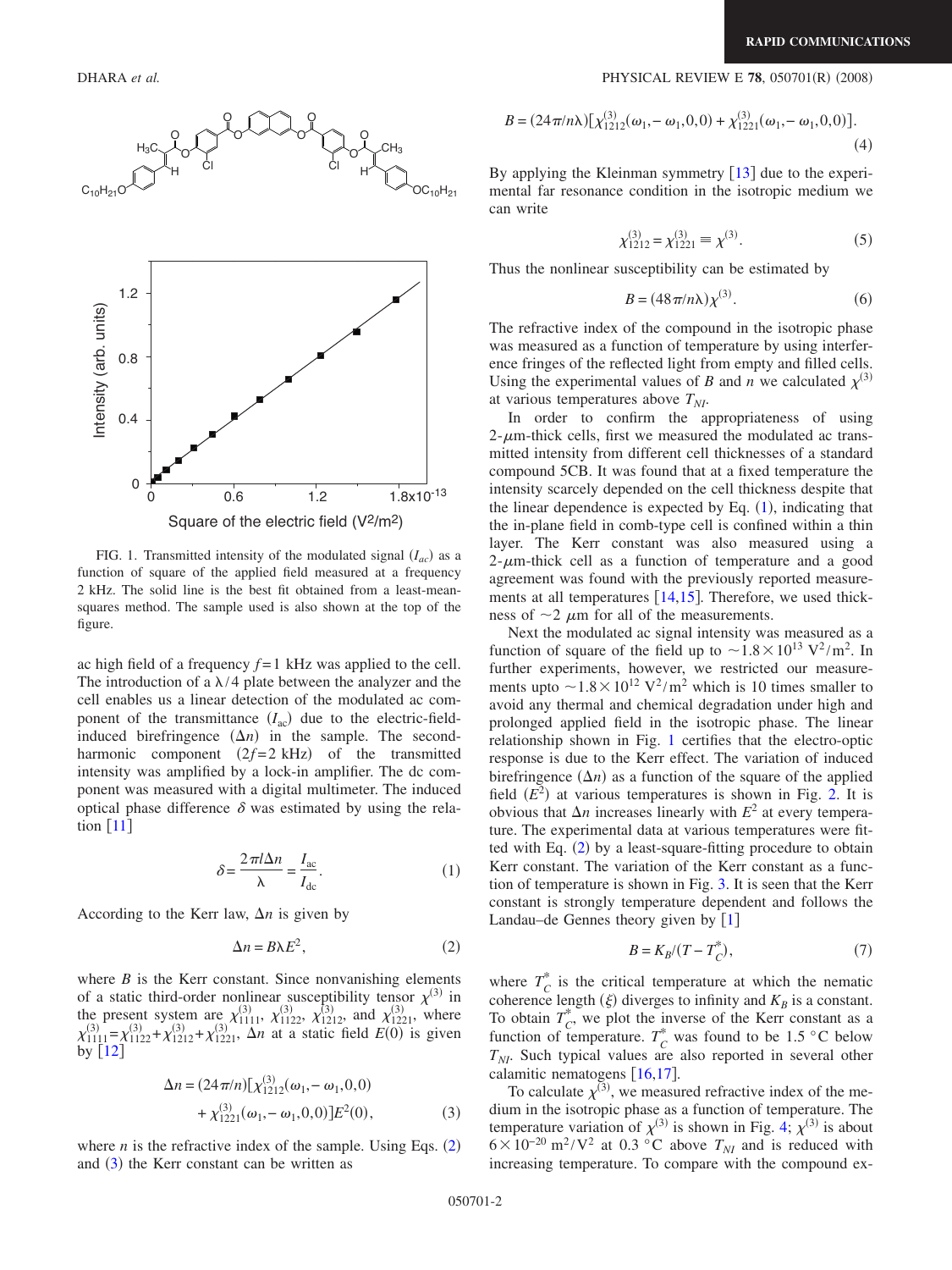<span id="page-2-0"></span>

FIG. 2. Induced birefringence  $\Delta n$  as a function of square of the applied field at various temperatures. Solid line is the best fit obtained from a least-mean-squares method.

hibiting negative dielectric anisotropy, reported  $\chi^{(3)}$  values in MBBA  $\lceil 18 \rceil$  $\lceil 18 \rceil$  $\lceil 18 \rceil$  are also shown in Fig. [4.](#page-2-2) It is noticed that the values for the present compound are almost double at all temperatures. The marked difference is that the temperature dependence of the bent-core compound is much slower as the  $T_{NI}$  is approached compared to MBBA. Actually, estimated  $K_B$  values are  $2.3 \times 10^{-11}$  mK/V<sup>2</sup> and 7.4  $\times 10^{-12}$  mK/V<sup>2</sup> for the present compound and MBBA, respectively.

It has been reported that usually the Kerr constant is smaller in materials with negative dielectric anisotropy than those with positive dielectric anisotropy;  $(B=1.1$  $\times 10^{-10}$  m/V<sup>2</sup>) in 5CB [[14,](#page-3-13)[15](#page-3-14)] and  $(B=4\times 10^{-12}$  m/V<sup>2</sup>) in MBBA  $[18]$  $[18]$  $[18]$ . The reason is very simple: The director of nematic cybotactic clusters in the isotropic sea gets aligned along the field direction in positive-type materials, since the average dipole is parallel to the director. In contrast, negativetype materials make their director perpendicular to the field,

<span id="page-2-1"></span>

FIG. 3. Solid squares represent the variation of Kerr constant  $(B)$  as a function of temperatures. The inverse Kerr constant  $1/B$  is also plotted by solid circles to show the Landau–de Gennes-type temperature dependence. Actually  $1/B \propto (T - T_C^*)$  is shown by the best fit to the data points from a least-mean-squares method.  $T_C^*$  is found to be almost 1.5  $\degree$ C below  $T_{NI}$ .

<span id="page-2-2"></span>

FIG. 4. Variation of nonlinear static susceptibility  $[\chi^{(3)}(\omega_1, -\omega_1, 0, 0)]$  as a function of temperature. Data corresponding to the solid squares are obtained from the present bent-core compound and those of solid circles are from Ref. [[18](#page-3-17)]. Solid lines are drawn as guides to the eye.

so that we observe the reduced anisotropy by rotational average of the cluster (director) orientation about the field direction. Now let us discuss the different Kerr constants in liquid crystals composed of bent-shaped molecules and calamitic molecules; i.e., *B* or  $\chi^{(3)}$  of the former is about double those of the latter.  $\Delta n$  is given by [[19](#page-3-18)]

$$
\Delta n = \Delta n^0 \rho \Delta \epsilon E^2 / 2 \pi a_0 (T - T_C^*),\tag{8}
$$

where  $\Delta n^0$  is  $\Delta n$  of a perfectly aligned liquid crystal,  $\rho$ density,  $\Delta \epsilon$  dielectric anisotropy, and  $a_0$  coefficient of Landau expansion. Since the refractive index anisotropies of the bent-core mesogen and MBBA are both about 0.1 just below *T<sub>NI</sub>*, only the difference arises from  $\Delta \epsilon$ 's. They are −0.8 and  $-0.4$  for bent-core mesogen and MBBA just below  $T_{NI}$ , respectively. Thus, the different *B* or  $\chi^{(3)}$  originates from the dielectric anisotropy. This conclusion is consistent with the fact that the present bent-core material seems to show negligible biaxiality, because the formation of cybotactic clusters with a biaxial nematic order and their field-induced orientation would give smaller *B* or  $\chi^{(3)}$  by rotational average about the axis of second largest refractive index parallel to an electric field.

In conclusion, we performed the Kerr effect measurement and estimated the Kerr constant and the static nonlinear optic susceptibility as a function of temperature above  $T_{NI}$  of a liquid crystal composed of bent-shaped molecules. The temperature-dependent Kerr constant follows the behavior predicted by the Landau–de Gennes theory, where  $T_c^*$  is about 1.5 °C below  $T_{NI}$  indicating that the *NI* transition is weakly first order as in the case of calamitic liquid crystals. The static susceptibility is larger almost by a factor of 2 compared to that of the negative-type calamitic material MBBA, and is explained by the different dielectric anisotropy. These results are useful for investigating other physical phenomena of bent-core liquid crystals in the vicinity of